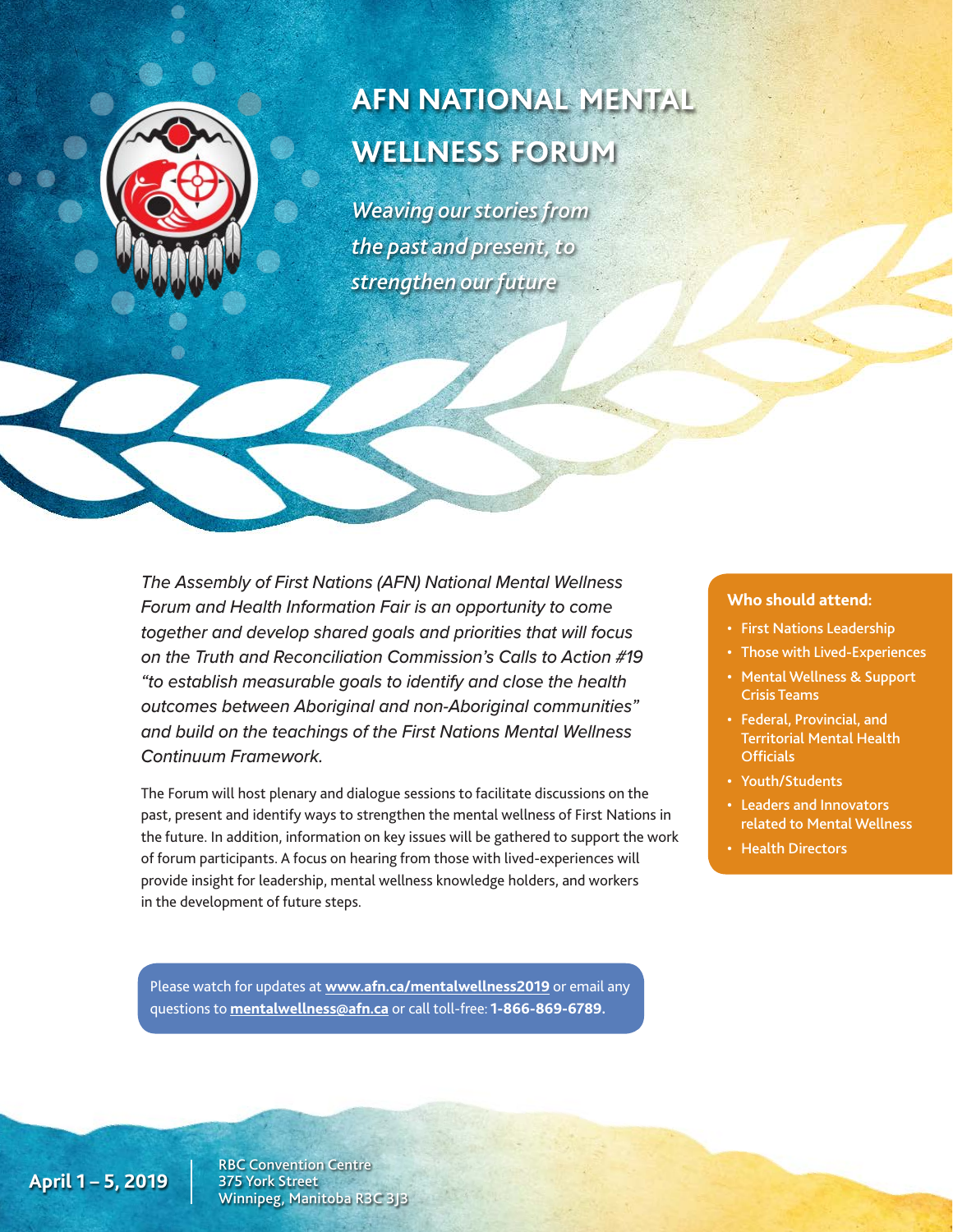

**AFN NATIONAL MENTAL WELLNESS FORUM** 

> *Weaving our stories from the past and present, to strengthen our future*

# **FORUM OVERVIEW**

All activities will be taking place at the **RBC Convention Centre, 375 York Street, Winnipeg, Manitoba.**  At this Forum, you will:

- Hear about important ideas and stories from First Nations with Lived-experiences.
- Learn more about supports offered by Mental Wellness and Crisis Support Teams.
- Provide feedback on the needs assessment report for Mental Wellness Teams.
- Engage in dialogue with knowledge holders and government officials on mental wellness.
- Learn about trends that support the mental wellness of First Nations.
- Reflect on key issues and the developments in the future of mental wellness that may affect First Nations.

# **FORUM PROGRAM:**

#### **Monday, April 1, 2019**

|                        | 4:00PM - 9:00PM Forum Pre-Registration Open |  |  |  |
|------------------------|---------------------------------------------|--|--|--|
|                        | 6:00PM - 9:00PM     Welcome Reception       |  |  |  |
| Tuesday, April 2, 2019 |                                             |  |  |  |
|                        | 7:30AM – 5:00PM Forum Registration Open     |  |  |  |

| 8:00AM - 5:00PM Health Information Fair open                       |
|--------------------------------------------------------------------|
| 9:00AM - 5:00PM Opening Ceremonies, Plenaries, Panel Presentations |

# **Wednesday, April 3, 2019**

| 8:00AM - 5:00PM Forum Registration Open                               |
|-----------------------------------------------------------------------|
| 8:00AM - 5:00PM Health Information Fair open                          |
| 9:00AM - 5:00PM Plenaries, Panel Presentations, and Workshop Sessions |
| 7:00PM - 9:00PM Forum Social Evening                                  |

# **Thursday, April 4, 2019**

8:00AM – 5:00PM **Health Information Fair open**  9:00AM – 12:00PM **Panel Presentations, Workshop Sessions, Closing Plenary**

# **Friday, April 5, 2019**

9:00AM – 2:00PM **Post- Forum On the Land Activity (TBC)**

*As part of the event, the AFN is hosting a Health Information Fair, which is an excellent opportunity to showcase your innovative programs, services, or products and interact with First Nation persons with lived- experience, First Nations leadership, First Nations wellness workers, and other health staff, administrators, non-governmental organizations, and government departments from across Canada. Please contact Karen Hunter at 613.241.6789 ext.203 for more information!*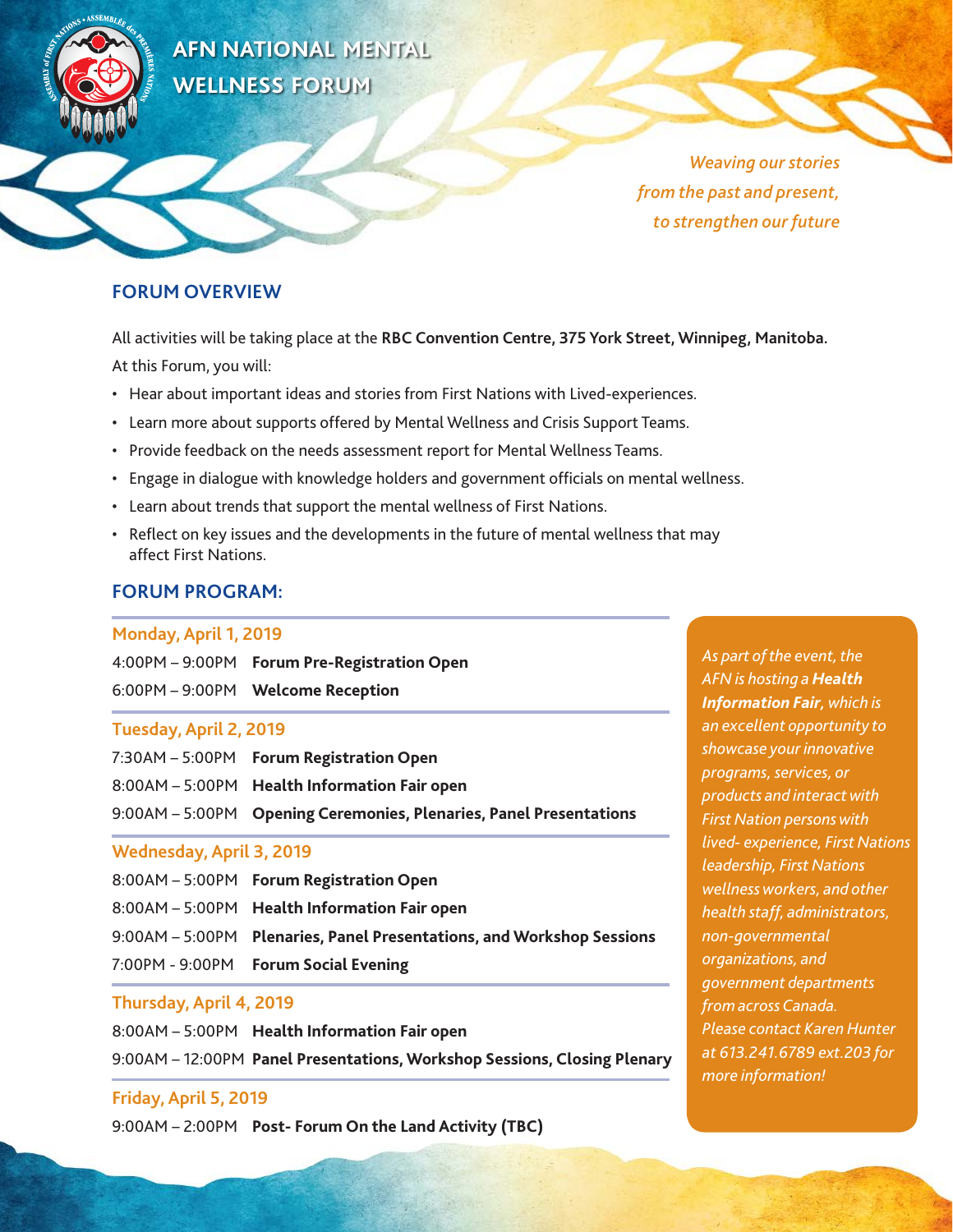# **FORUM LOGISTICS**

**Getting to Winnipeg:**

#### **Flight Centre**

If you do not have a preferred travel agent and require assistance making your travel arrangements to the Forum, please contact Tyler Brennan at Flight Centre Business Travel.

Tyler Brennan, Assistant Manager Flight Centre Business Travel – Glebe 763 Bank Street – Room B Ottawa, ON K1S 3V3

Telephone: 613-321-0120 Toll-free: 1-877-565-5295 Fax: 613-321-0426 E-mail: **[tyler.brennan@flightcentre.ca](mailto:tyler.brennan@flightcentre.ca)**

#### **Flight Discounts**

There are a number of small discounts that can be accessed on Air Canada and Westjet Airlines. These were not available at the time of printing but will be posted on the AFN website under the Mental Wellness Forum page as soon as possible. If you would like to contact us for the applicable codes, please email your request to our Forum email address at **mentalwellness@afn.ca.**

#### **Hotel accommodations:**

Our host hotel for the Forum is the **Delta Hotel Winnipeg,** 350 St.Mary Avenue, Winnipeg, Manitoba. The room rate is \$169/night plus applicable taxes. Please note that the Delta Hotel Winnipeg is attached to the RBC Convention Centre.

- 1. **Delta Hotel Winnipeg**, 350 St. Mary Avenue, Winnipeg, Manitoba:
	- To book your room online, please go to the following link: *[Book your group rate for Assembly of First Nations Room Block](https://www.marriott.com/meeting-event-hotels/group-corporate-travel/groupCorp.mi?resLinkData=Assembly%20of%20First%20Nations%20Room%20Block%5Eywgdw%60fa1fa1a%60169.00%60CAD%60false%602%604/1/19%604/5/19%603/18/19&app=resvlink&stop_mobi=yes)*
	- To book your room at the Delta Hotel Winnipeg by phone, please call 1-888-311-4990, asking for the Assembly of First Nations Room Block.
- 2. **ALT Hotel Winnipeg,** 310 Donald Street, Winnipeg, Manitoba:

The ALT Hotel Winnipeg is about a 10 minute walk from the RBC Convention Centre and they are offering our Forum delegates the rate of \$144/night plus applicable taxes.

 **Option 1:** Through the hotel's website *([http://www.althotels.com/](http://www.althotels.com/winnipeg) [winnipeg](http://www.althotels.com/winnipeg))*, using this designated link:

 **<https://reservations.travelclick.com/97435?groupID=2480136>**

 **Option 2:** Through the hotel's website, using the Group's Block Code:

**1904AFN.**

 **Option 3:** Directly through the hotel (1-844-946-6258), mentioning the Group Name/Block ID:

**AFN Mental Wellness Forum - 6715571.**

*DEADLINE: Hotel Room rates are only available until Monday, March 18, 2019*

### **Mental Wellness Information Fair**

Please note that there are a limited number of booths available for the Forum's Mental Wellness Information Fair and the registration fee for a booth is \$840.00. To obtain a registration form or more information on the Information Fair, please contact Karen Hunter by phone at **613.241.6789 ext.156** or by email at khunter@afn.ca**.** 

#### **Corporate Sponsorship Opportunities**

If your company or organization is interested in sponsoring the Assembly of First Nations' National Mental Wellness Forum and Health Information Fair, please indicate your interest by email to **[mentalwellness@afn.ca](mailto:mentalwellness@afn.ca)**